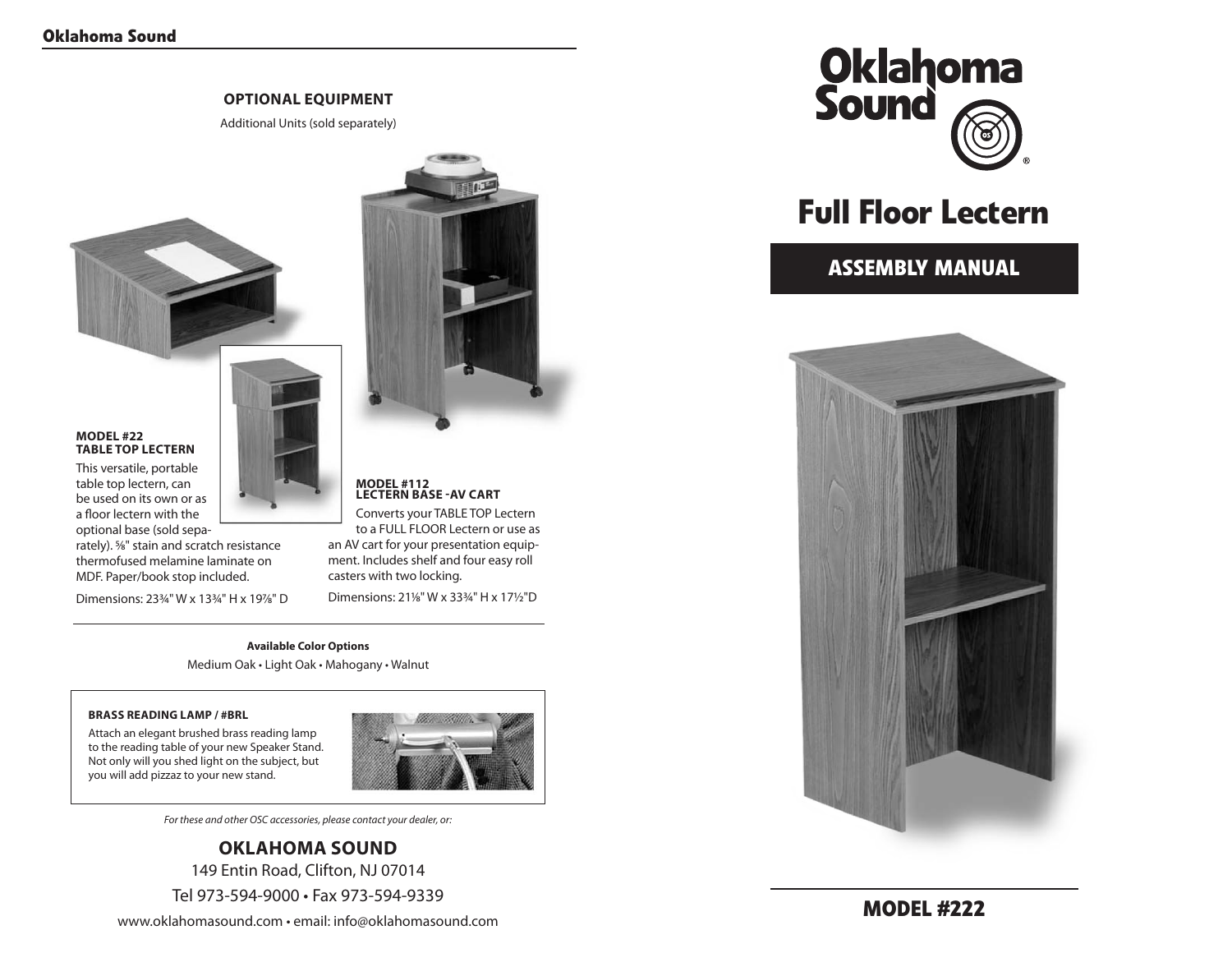## **Introduction**

The model #222 Full Floor Lectern is attractive and durable: this Full Floor Lectern is made of 3/4" stain resitant thermofused melamine laminate on flakeboard. Full sized reading surface, shelf and paper/book stop built in. Floor glides provided. Assembly required. Dimensions: 23"W x 46½"H x 16"D.

- 6) Once again go over all the cams and check to make sure the lectern is sturdy.
- Congratulations! You have successfully assembled your lectern, which if cared for correctly should give you long and satisfactory usage. (Diagram F).

# ශ Diagram "F"

## *Manufacturers Warranty*

*Our Lecterns undergo the most rigid and exacting tests for superior quality and performance before leaving the factory. Oklahoma Sound Corporation warrants this product to be free from defective material and workmanship on the electronic product speakers and microphones for five years from the date of resale by an authorized Oklahoma Sound distributor. Oklahoma Sound will replace defective parts and repair malfunctioning products under this warranty when the defect occurs under normal installation and use, provided the unit is returned to our factory via prepaid transportation after direct authorization and approval by Oklahoma Sound. This warranty provides that examination of the returned product must disclose in our judgement, a manufacturing defect. This warranty does not extend to any product which has been subject to misuse, neglect, accident, improper installation, or where the serial number has been removed or defected and is given in lieu of any other warranty implied or expressed and will not cover any consequential damages.*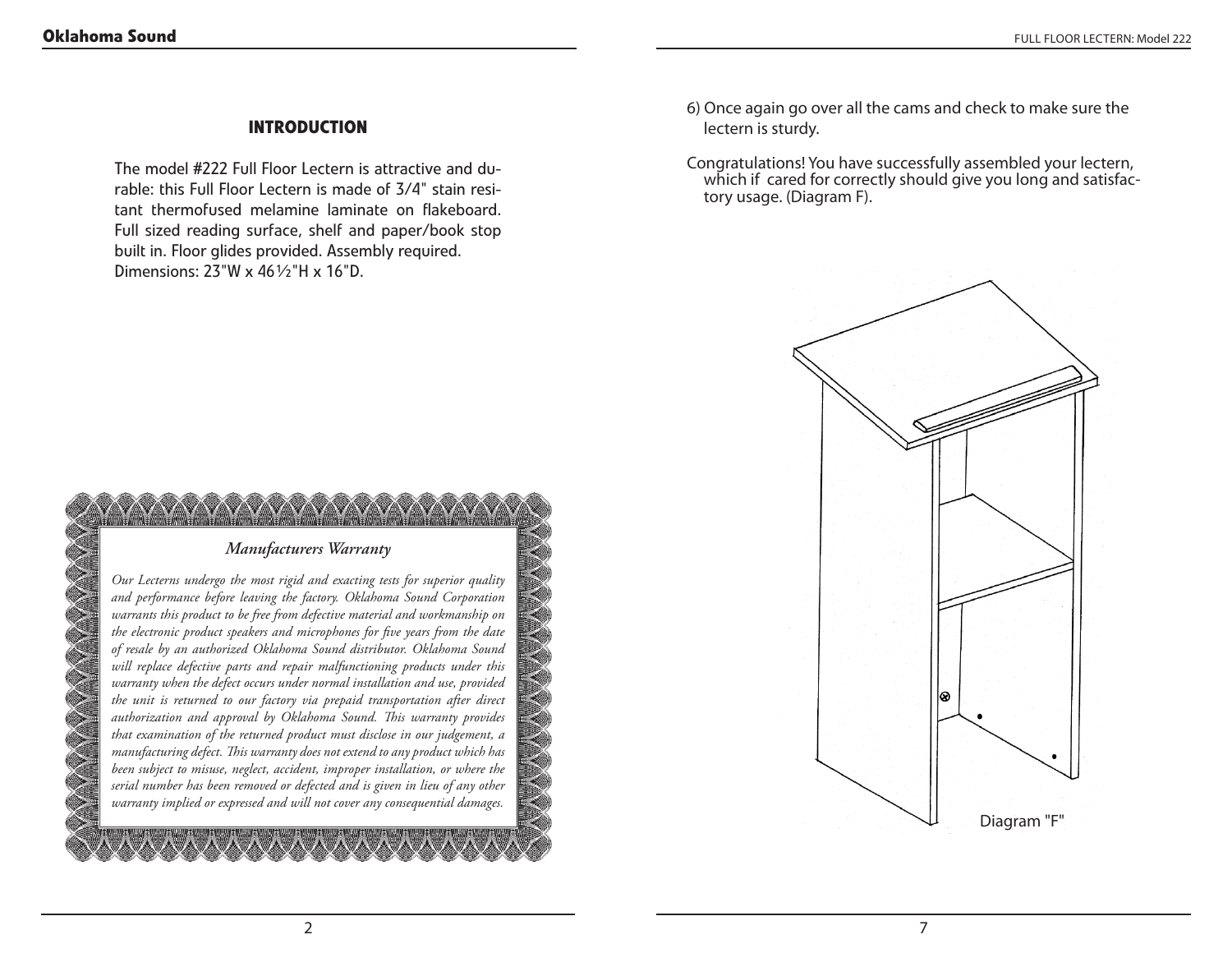3) Now apply the left side Panel C to the semi assembled unit. Be sure to align the cam bolts to the holes on both the front Panel B and the shelf Panel E. Tighten cams (Diagram D).



4) Stand the lectern up. Taking the reading surface Panel D of the lectern with the 4 installed cam-bolts facing down (the book stop will be facing up), align bolts with holes on the top edges. Once they are in place apply gentle pressure on the reading surface until it lies flat on all of the top edges, then tighten cams (Diagram E).



# **Assembly Instructions**

### **Assembly Tips**

- Do not use a sharp instrument such as a knife or screwdriver to open the packaging, as this may scratch or damage the unit
- All assembly should be done on a clean protected surface such as carpet or the like.
- Make sure that you have all the required parts. (A list of all the parts is listed below.)
- Read the instructions carefully and follow the diagrams to ensure an easy and correct assembly.

### **Tools Required**

#2 Phillips Head Screwdriver Hammer

### **Parts**



1 Front Panel 1 Right Panel 1 Left Panel 1 Shelf 1 Reading Surface (can be identified by bookstop which is already installed)

### **Example of Cam Lock Assembly**